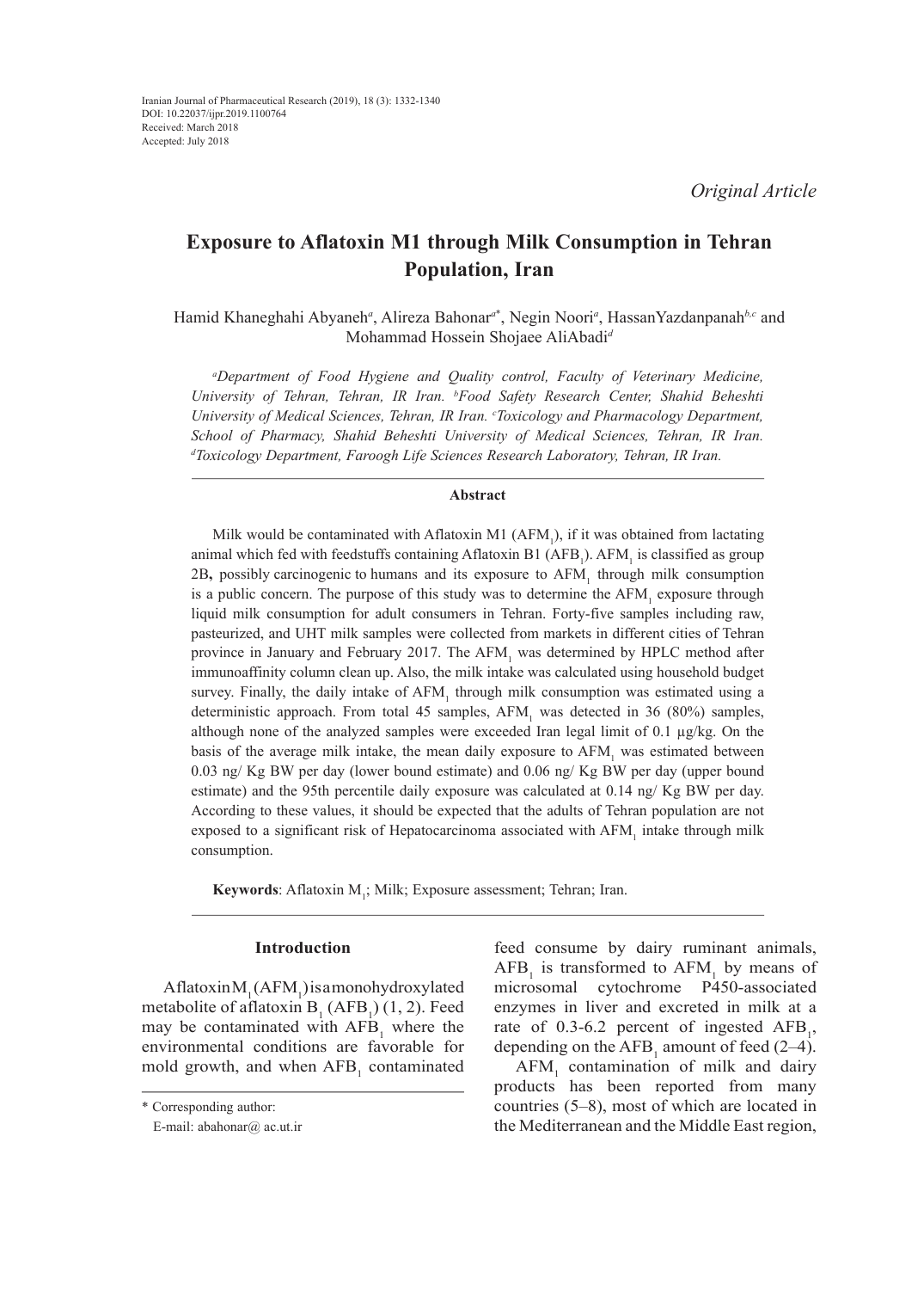where environmental conditions is suitable for mold growth in agricultural products used as animal feed (6). It is noticeable that the presence of  $AFM<sub>1</sub>$  in milk and dairy products were reported from Iran in many published articles during the last decade (7–9). Furthermore, some studies from Iran have demonstrated high frequency rate of  $AFM<sub>1</sub>$ contamination in milk and dairy products (7).

In terms of food safety, the importance of  $AFM<sub>1</sub>$  is due to its carcinogenic potency (1, 5). The International Agency for Research on Cancer (IARC) categorized AFM as a Group 2B human carcinogen in 1993 (1, 10). Therefore, the Joint FAO/WHO Expert Committee on Food Additives (JECFA) has not established a maximum tolerable daily intake (TDI) for  $AFM_1$ , because  $AFM_1$  intake levels even less than 1 ng/kg body weight (BW) per day increase the risk of liver cancer, so recommended  $AFM<sub>1</sub>$  level of milk and dairy products should be as low as reasonably achievable (ALARA) (7, 11). The greatest potential of milk for introducing AFM, into the human diet has been demonstrated, so milk and dairy products consumption contribute significantly for the human exposure to  $AFM<sub>1</sub>$  which is a serious public concern (Ruangwises & Ruangwises, 2010). The common  $AFM<sub>1</sub>$  exposure assessment plan is based on the combination of the AFM. occurrence data with milk intake data using a deterministic approach (12). However, the  $AFM$ <sub>1</sub> levels in milk is usually low, and only long-term intake of such low levels is associated with the occurrence of diseases such as Hepatocarcinoma in humans (1). So, the main health concern is relevant to areas where have high milk consumption per capita, as well as children and adolescents who have the higher proportion of milk intake per kg of body weight. As a result, considering food consumption pattern and economic considerations (8), the legal maximum limits for  $AFM<sub>1</sub>$  are different in various countries (2, 8, 13, 14).

Several methods have been developed for measuring  $AFM<sub>1</sub>$  in milk such as ELISA as a screening method, and high performance liquid chromatographic techniques

(HPLC) after immunoaffinity clean-up as a confirmatory method (5).

Several studies have reported the exposure to  $AFM<sub>1</sub>$  through milk and dairy products consumption from different countries in worldwide (11, 12, 15–18). At the international level, AFM<sub>1</sub> daily intake through milk consumption by European Union, Latin America, Far Eastern, Middle Eastern and African population was respectively estimated as 0.11, 0.058, 0.20, 0.10, and 0.002 ng/kg BW per day, within the framework of GEMS/ Food regional diets (5, 19)

In Iran,  $AFM<sub>1</sub>$  contamination of varied portion of analyzed milk samples was reported in almost all published studies so far (20) and based on the obtained results, occurrence and levels of  $AFM<sub>1</sub>$  contamination seem to be a public health concern in winter season and humid climate regions of Iran, particularly for children  $(2, 21)$ . However, AFM<sub>1</sub> exposure through milk and traditional dairy product consumption in an adult population of four west (Kermanshah, Ilam, Hamadan, and Kurdistan) provinces is only one published report regarding  $AFM<sub>1</sub>$  intake from Iran (21).

The purpose of this study was to determine the exposure to  $AFM_1$  through raw, pasteurized and UHT milk consumption in an adult urban population of Tehran province in Iran.

# **Experimental**

#### *Sampling*

A total of 45 milk samples, including 25 raw and 20 Heat-treated milk (including 16 Pasteurized and 4 UHT milk) the samples were obtained from markets in different cities of Tehran province, during January and February 2017.

Raw milk samples were collected with sampler jars directly from milk-holding tanks in the traditional dairy product markets. After stirring the milk-holding tank, the equal amount of milk was collected from each tank in a market, and then pooled together, and finally, 500 mL milk sample was transferred to a disposable pet container.

Pasteurized and UHT milk samples were obtained from different supermarkets or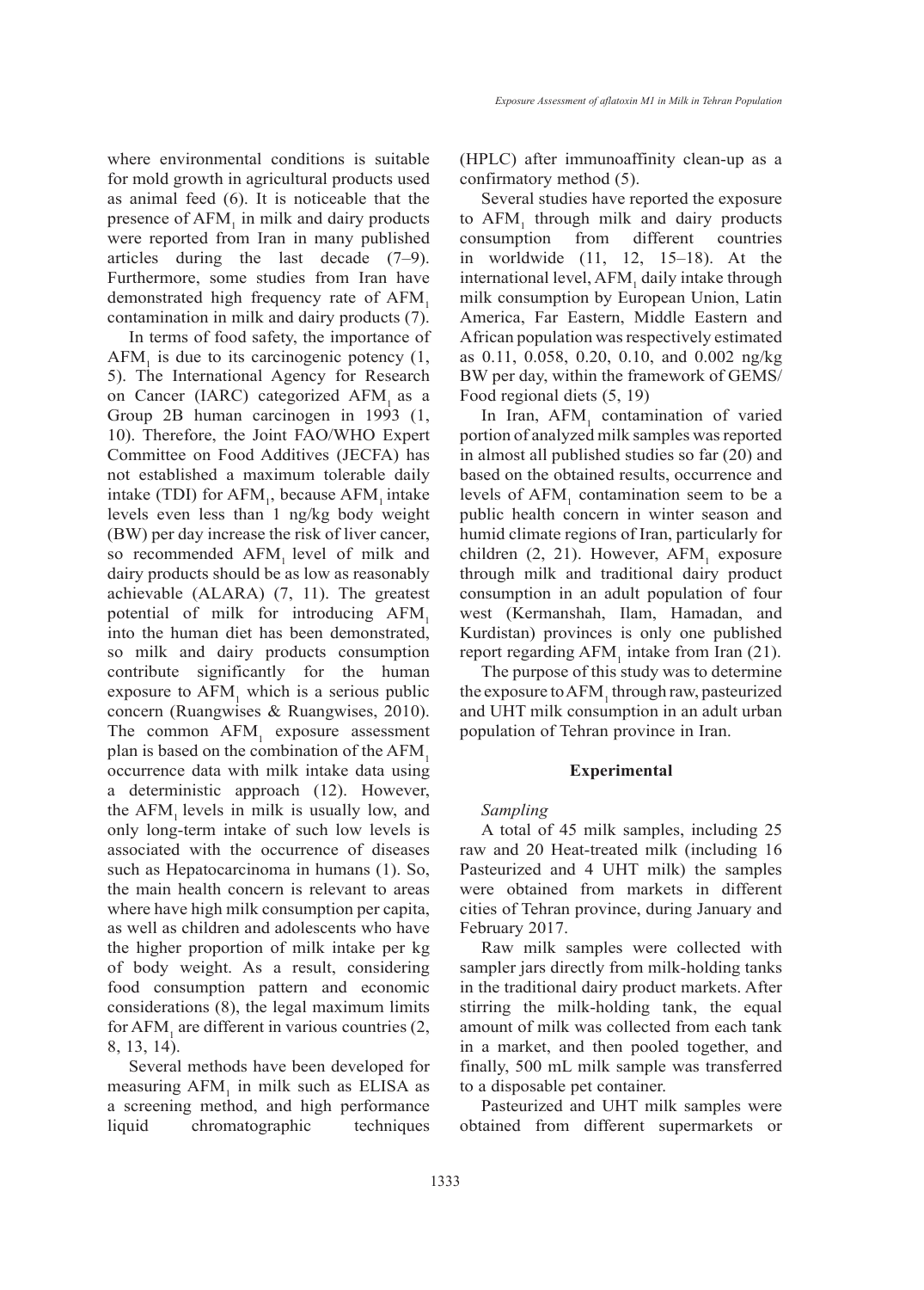hypermarkets in original packaging. Only one packaging was selected from each available brand. Then, 500 mL milk sample from each pack was transferred as a sample to a disposable pet container.

Soon after collection, the samples were transported to the laboratory in an icebox with ice packets, and then stored at -20 °C and protected against light until further analysis for  $AFM_{1}$ .

#### *Apparatus, chemicals and reagents*

Agilent Technologies 1200 Series HPLC system (USA) consisted of binary pumps and a fluorescence detector was used to determine  $AFM<sub>1</sub>$  and equipped with a custom built oven column.

Separation was achieved using an Agilent Eclipse XDB- C18 column  $(4.6 \times 150 \text{ mm})$ , 5 μm).

Immunoaffinity column obtained from Libios (PuriFast Afla, Libios, France).

Chemicals and reagents were HPLC grade including: Acetonitrile (Merck, Germany), Methanol (Merck, Germany), Deionized Water (Heal Force, China), Sodium Chloride (Merck, Germany), Potassium Chloride (Merck, Germany), Potassium Dihydrogen Phosphate (Aldrich, Germany), Disodium Hydrogen Phosphate (Carlo Erba, Italy), Nitric Acid 65% (Merck, Germany), and Potassium Bromide (Merck, Germany).

 $AFM<sub>1</sub>$  stock standard solution was prepared from Sigma Chemical Co. (Sigma, USA) and kept frozen at  $-20$  °C prior to the experiment. Working standard solutions  $AFM<sub>1</sub>$  at concentrations of 0.25, 0.50, 0.75, 1.00, 1.25, and 1.50 μg/L in mobile phase were used to obtain the calibration curve.

# *Extraction and clean up procedure*

According to the official national standard of ISIRI, No. 7133 based on ISO 14501/ IDF  $17122$ ), the frozen milk samples were thawed using a water bath at 35  $\degree$ C to 37 °C, and then liquid milk was centrifuged at  $4500 \times g$  for 15 minutes and upper fat layer discarded completely.

The skimmed milk was filtered through a paper filter (GVS Filter Technologies; Italy) and then 50 mL of it was passed through immunoaffinity column at flow rate of 1 mL/ min.

Immunoaffinity column was previously brought to the room temperature by passing 10 ml of Phosphate buffered saline (PBS)]. Next, 15 mL of PBS was used for washing sample container and then passed through immunoaffinity column. The column was washed with a mixture of acetonitrile and methanol  $(3:2 \text{ v/v})$ , twice (each time with  $500 \mu L$ ).

The eluate was collected in a conical tube and evaporated to dryness using a gentle stream of nitrogen. The residue was dissolved in 1 mL of mobile phase and then a 200μL aliquot was injected into LC system and filtered through a syringe filter (0.2 µm PTFE; USA).

# *Quantitative analysis by HPLC*

The HPLC conditions for quantitative analysis of  $AFM<sub>1</sub>$  were as follows: column temperature 40 °C and mobile phase consisted of water: methanol: acetonitrile (60:30:10  $v/v$ ) + 350 µL HNO3 4M + 120 mg/L KBr pumped at a flow rate of 1 mL/min. Excitation and emission wavelengths of fluorescence detector were 362 and 435 nm, respectively. The retention time for  $AFM<sub>1</sub>$  was 5.8 min.

For identification of  $AFM<sub>1</sub>$  peak in the sample chromatogram, its retention time was compared with that of the analyzed AFM<sub>1</sub> standard under the same conditions. Using the equation of calibration curve, the area under the curve of sample chromatogram was calculated for quantitation of  $AFM<sub>1</sub>$ . The limits of detection (LOD) and quantitation (LOQ) of the current method were 0.01 and 0.03 μg/L, respectively.

# *Statistical Analysis*

Mean, standard deviation (SD), and 95 percentile of  $AFM<sub>1</sub>$  concentration in milk samples were statistically analyzed by the Data Analysis tools of Microsoft Excel 2010 for data analysis.

# *Calculation of exposure*

In this study, daily intake of  $AFM<sub>1</sub>$  was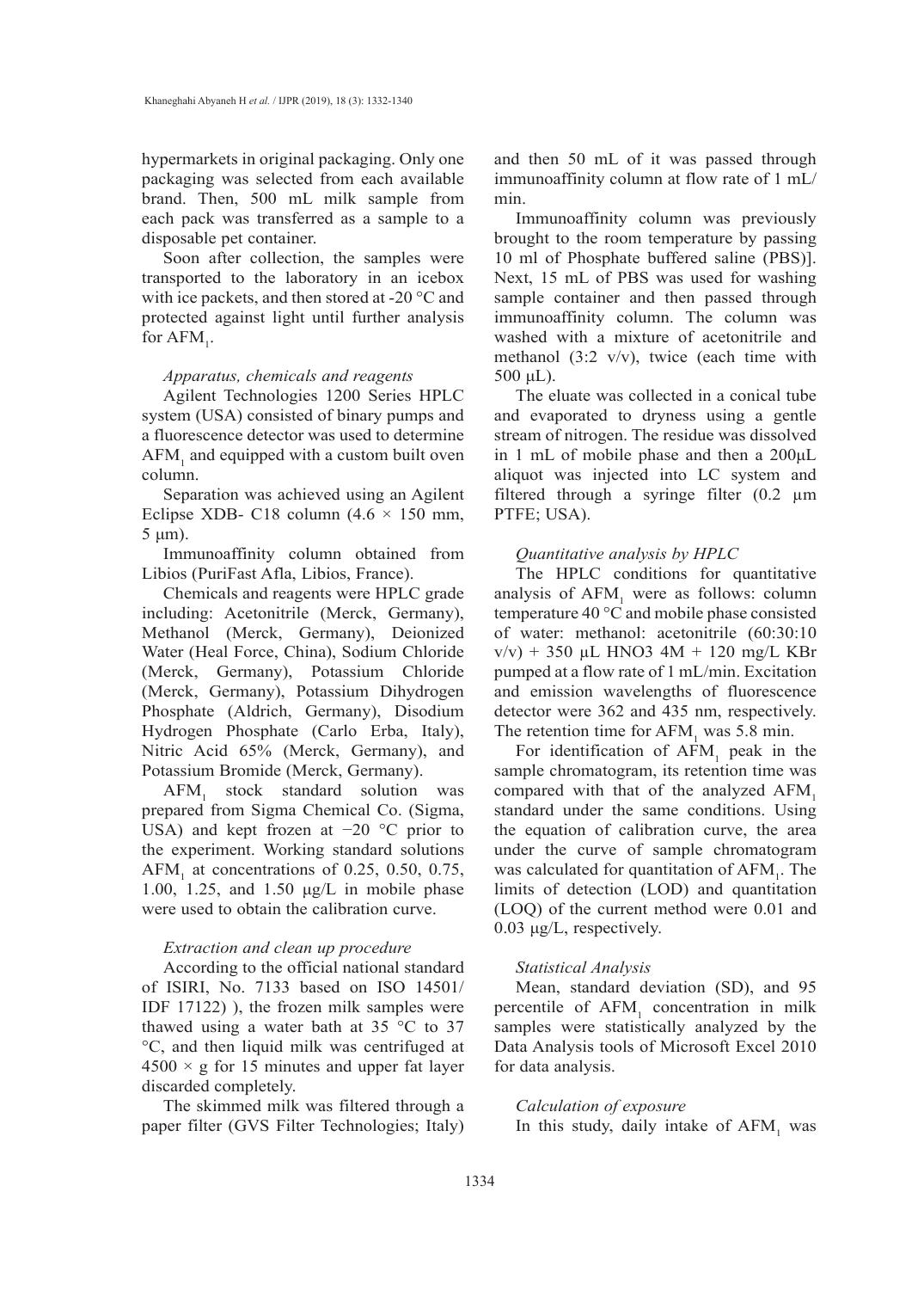calculated using the deterministic approach explained by International Program on Chemical Safety (IPCS) (23).

Based on Global Environment Monitoring System (GEMS)/Food guidelines, as the proportion of censored data (results reported below LOD and/or LOQ) exceeded 60%, two scenarios were adopted and used for calculation purposes:

(1) the upper bound of mean (UB) computes after replacing the LOQ instead of the results that were lower than LOQ and LOD instead of the results that were lower than LOD; (2) the lower bound of mean (LB) computes by replacing the LOD instead of the results were lower than LOQ and zero instead of the results , lower than LOD (23–25).

The milk consumption per capita in Iran was calculated using the average milk consumption by a household from March 2016 to February 2017 as provided by the Household Budget Survey in Urban Areas of Iran in 2017 divided by the average size of urban households in this year (26). Then, milk consumption per capita by urban population of Tehran province was estimated by comparison whole country with Tehran household expenditure for purchasing milk types (27).

Taking into account the variability that exists in food consumption patterns within our studied population, the milk consumption per capita was calculated using coefficients obtained from the study performed by Nasimi *et al*. They demonstrated per capita milk consumption of two top income decile is almost three times more than two lowest income decile (28). Moreover, the pattern of household milk consumption is assumed to be raw milk or heat-treated milk or both.

Eventually, the mean and 95 percentile exposure levels (p95) to  $AFM$ <sub>1</sub> were calculated by combining the mean and percentile 95 of the  $AFM<sub>1</sub>$  concentrations with the milk intake using the following formula:

#### **Results**

#### *Method performance*

Each day a set of working standard solutions were injected to construct the calibration curve. The accepted linearity of the calibration of minimum  $R^2$  0.98 was obtained at the working range. For quality control, recovery test was performed by spiking of the blank milk samples with known amounts of  $AFM<sub>1</sub>$  (0.1  $\mu$ g/L). Mean recovery rates and relative standard deviations were  $90.6 \pm 5.7\%$ .

#### *Occurrence of AFM1 in milk*

 $AFM<sub>1</sub>$  was detected in 36 (80%) from 45 analyzed milk samples. However, the AFM, level was 0.03µg/kg (LOQ) or higher in 9 (20%) samples.

The concentration of  $AFM<sub>1</sub>$  in 12 from 25 raw milk (48%) and 15 from 20 (75%) heattreated milk positive samples were lower than LOQ. Distribution of  $AFM<sub>1</sub>$  contamination was presented in Figure 1. As shown in this Figure,  $AFM<sub>1</sub>$  concentration in 3 (6.66%) of the milk samples exceeded the EU maximum tolerance limit for  $AFM_1$  (0.05  $\mu$ g/kg), although none of the analyzed samples were exceeded Iranian legal limit (0.1 µg/kg) (14) and the Codex Alimentarius criterion of 0.5 μg/kg  $(8, 13)$ .

The upper and lower limit of mean  $AFM<sub>1</sub>$ concentrations was 0.016 and 0.030 μg/kg and its 95th percentile was 0.667 μg/kg, whereas mean  $(\pm SD)$  of AFM<sub>1</sub> levels for the positive samples was  $0.048 \pm 0.019$  μg/kg. The descriptive data of  $AFM<sub>1</sub>$  contamination occurrence by type of sample was presented in Table 1.

# *AFM1 intake estimate*

The milk consumption per capita by urban population of Tehran province was calculated 27, 54, and 81 kg/year (74, 148 and 222 gr/day) for population groups with high, moderate, and low milk consumption,

Daily intake  $\lceil$ ng/kg BW /day $\rceil$  =

 $D_{\rm eff}$  into  $\mu$ 

[AFM1 concentration  $(ng/kg)$ ][Daily milk consumption  $(Kg/day)$ ] [body weight (BW)kg]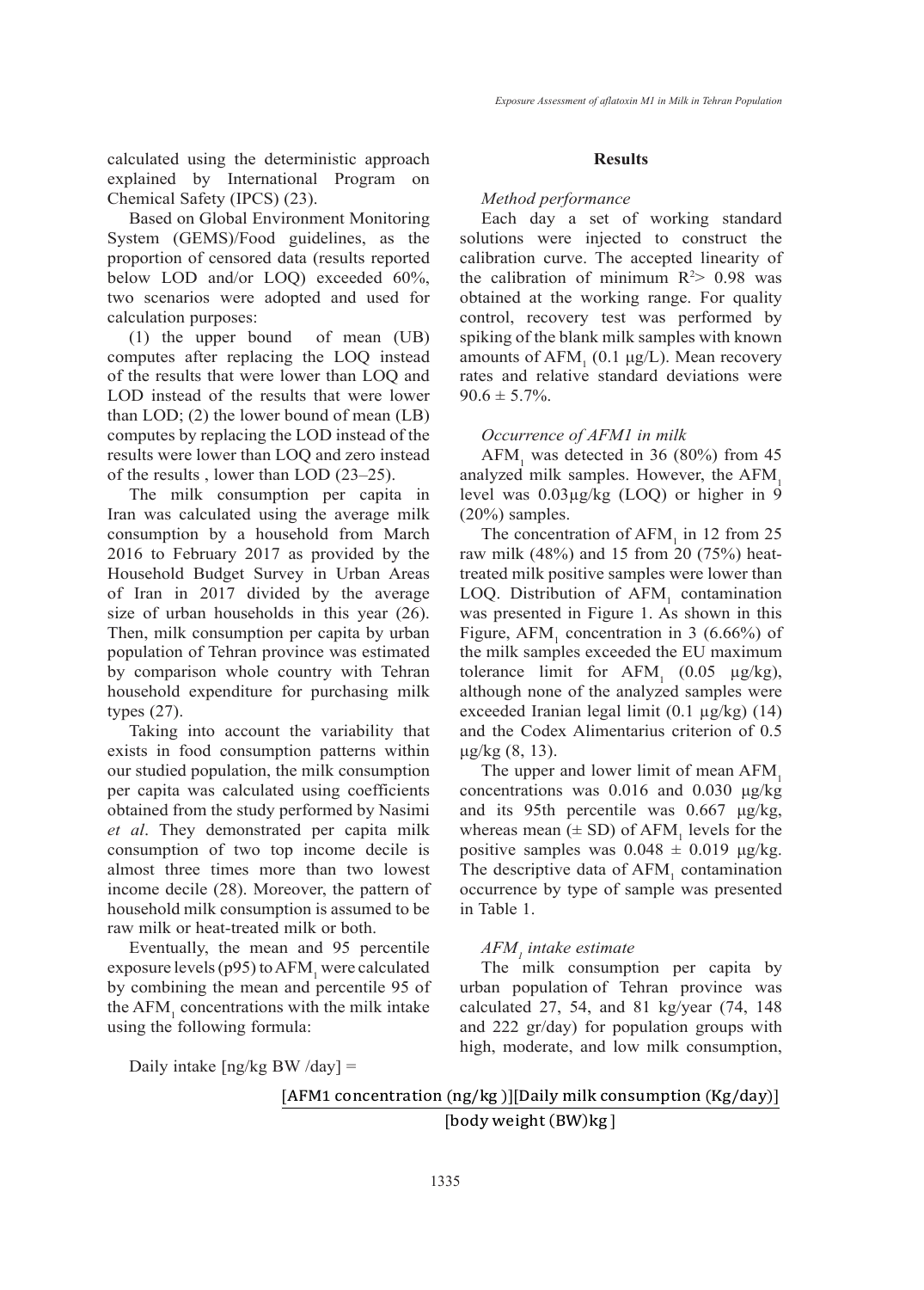

Figure 1. Distribution of AFM<sub>1</sub> concentration of the analyzed milk samples above than the limit of quantification value (0.03 µg/kg). of  $\alpha$  is the meaning (0.047  $\mu$ g/kg) is represented with a horizontal line (R; raw milk, P; pasteurized milk. The mean of AFM<sub>1</sub> concentration for these samples (0.047 μg/L) is represented with a horizontal line (R: raw milk, P: pasteurized milk, U: UHT milk). U: UHT milk).

| Descriptive data                            |                            | Raw milk          | Heat-treated milk " |
|---------------------------------------------|----------------------------|-------------------|---------------------|
| Frequency rate $(\% )$                      |                            | 18/25(72)         | 18/20(90)           |
| Mean $(\pm SD)$ µg /kg                      | Positive samples           | 0.045(0.234)      | 0.0533(0.0057)      |
|                                             | Total samples <sup>b</sup> | $0.0155 - 0.0315$ | 0.0156-0.0280       |
| Percentile 95                               | Positive samples           | 0.075             | 0.059               |
|                                             | Total samples              | 0.062             | 0.050               |
| a: Including Pasteurized milk and UHT milk. |                            |                   |                     |

levels for the positive samples was 0.048 ± 0.019 μg/kg. The descriptive data of **Table 1.** AFM<sub>1</sub> contamination in different types of milk samples collected from markets of Tehran province during January and February, 2017.

*Total samples* 0.062 0.050 *b*: *Upper limit was* Calculated by replacing the results below LOQ by LOQ and results below LOD by LOD, *Lower limit was* calculated **but the UHT milk and UHT milk and UHT Milk and UHT Milk and UHT Milk and UHT Milk and UHT MILK AND A** by replacing the results below LOQ by LOD and results below LOD by zero.

respectively.

The average body weight for adults was assumed 70 kg. Accordingly, the mean daily exposure to  $AFM<sub>1</sub>$  was calculated with the range between 0.03 (lower bound estimate) and 0.06 (upper bound estimate) ng/Kg

BW per day for each member of the urban households in Tehran province.

The Mean and 95 percentile (p95) exposure to  $AFM$ <sub>1</sub> through raw and heattreated milk consumption were presented in Table 2.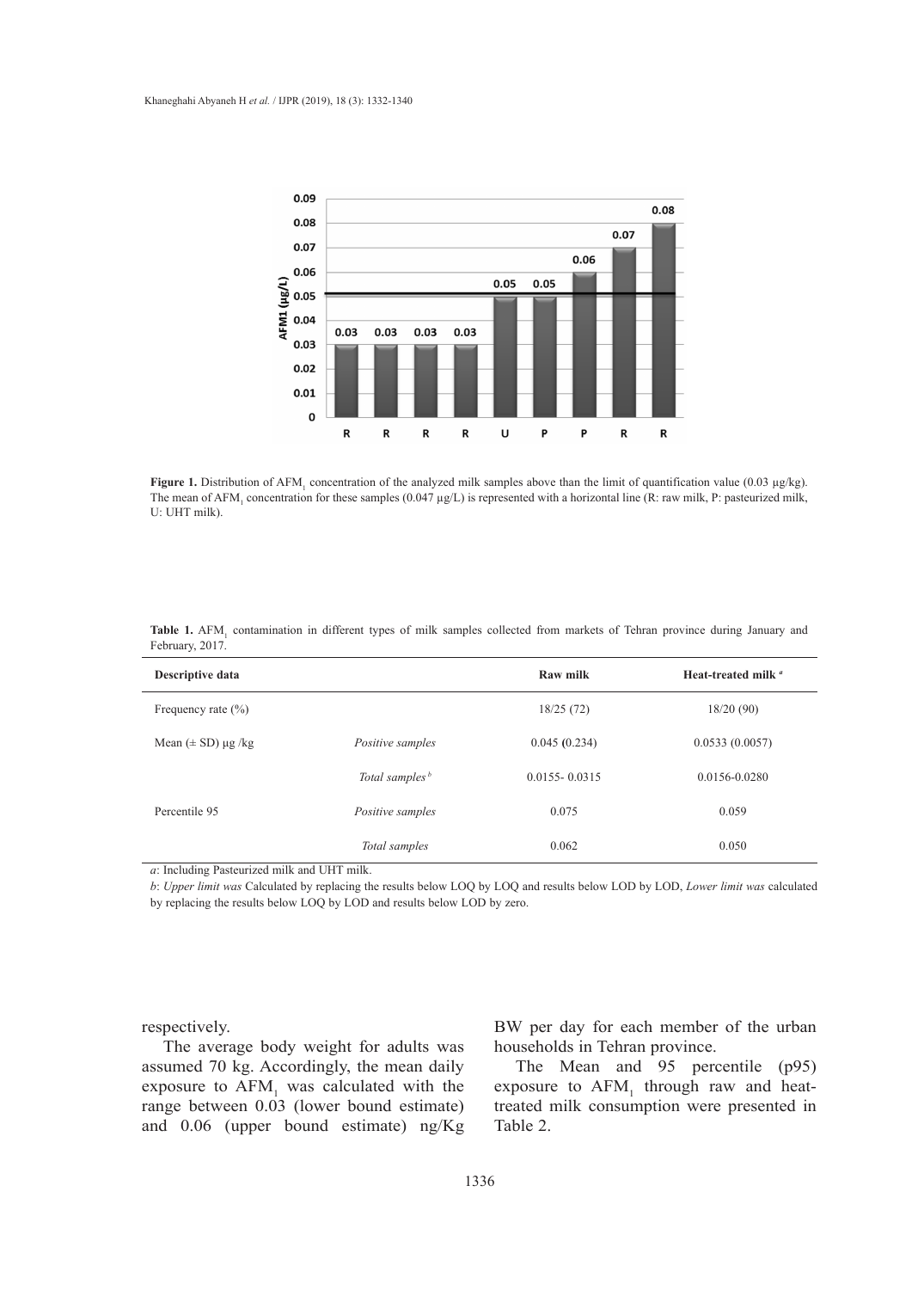|                                |                                                             | Milk consumption pattern                                                                                                                                                                          |                 | AFM, intake (ng/ person per day) |                                                                                |              |        | AFM, intake <sup>s</sup> (ng/ Kg BW per day) |
|--------------------------------|-------------------------------------------------------------|---------------------------------------------------------------------------------------------------------------------------------------------------------------------------------------------------|-----------------|----------------------------------|--------------------------------------------------------------------------------|--------------|--------|----------------------------------------------|
| Milk type                      |                                                             |                                                                                                                                                                                                   | Mean            |                                  |                                                                                |              | Mean   |                                              |
|                                | Consumer group                                              | Milk intake (g/day) <sup>c</sup>                                                                                                                                                                  | LB <sup>d</sup> | UB <sup>e</sup>                  | Percentile (P95) <sup>/</sup>                                                  | $\mathbb{H}$ | UB     | Percentile (P95)                             |
|                                | High consumer                                               | 222                                                                                                                                                                                               | 3.44            | 6.99                             | 13.21                                                                          | 0.05         | 0.10   | 0.19                                         |
| Raw milk                       | Moderate consumer                                           | 148                                                                                                                                                                                               | 2.29            | 4.66                             | 8.86                                                                           | 0.03         | $0.07$ | 0.13                                         |
|                                | Low consumer                                                | 74                                                                                                                                                                                                | 1.15            | 2.33                             | 4.40                                                                           | 0.02         | 0.03   | 0.06                                         |
|                                | High consumer                                               | 222                                                                                                                                                                                               | 3.46            | 6.22                             | 17.09                                                                          | 0.05         | 0.09   | 0.24                                         |
| Heat-treated milk <sup>a</sup> | Moderate consumer                                           | 148                                                                                                                                                                                               | 2.31            | 4.14                             | 11.40                                                                          | 0.03         | 0.06   | 0.16                                         |
|                                | Low consumer                                                | $\overline{7}$                                                                                                                                                                                    | 1.15            | 2.07                             | 5.70                                                                           | 0.02         | 0.03   | 0.08                                         |
|                                | High consumer                                               | 222                                                                                                                                                                                               | 3.46            | 6.56                             | 14.87                                                                          | 0.05         | 0.09   | 0.21                                         |
| Liquid milk <sup>b</sup>       | Moderate consumer                                           | 148                                                                                                                                                                                               | 2.30            | 4.37                             | 9.92                                                                           | 0.03         | 0.06   | 0.14                                         |
|                                | Low consumer                                                | 74                                                                                                                                                                                                | 1.15            | 2.19                             | 4.96                                                                           | 0.02         | 0.03   | 0.07                                         |
|                                | d: LB: Lower bound estimate; e: UB: Upper bound estimate; j | a: Including Pasteurized and UHT milk; b: Including Raw, Pasteurized and UHT milk; c: The pattern of household milk consumption is assumed to be only raw milk or only heat-treated milk or both; |                 |                                  | : P95: 95 Percentile; g: The average body weight for adults is assumed 70 kg;. |              |        |                                              |

Table 2. AFM, intake through milk consumption by each urban household's member of Tehran province. **Table 2.** AFM<sub>1</sub> intake through milk consumption by each urban household's member of Tehran province.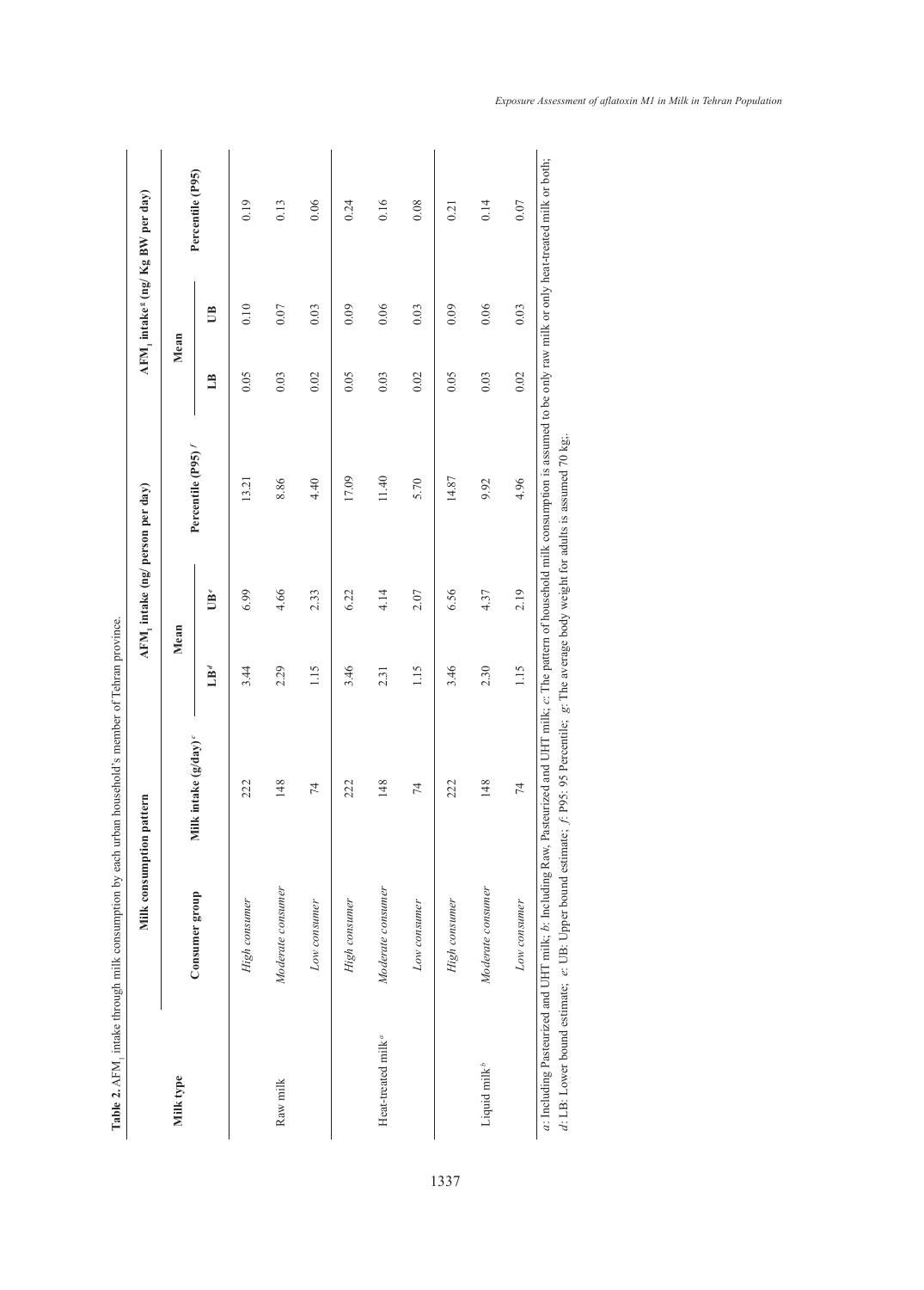#### **Discussion**

Milk and dairy products are an important part of the human diet, notably for infants and children, due to its richness in certain nutrients such as protein, calcium, riboflavin, phosphorus, potassium, vitamins A and D, and its usability at all ages (29). However, they could contain some contaminants such as  $AFM_1(9)$  and  $AFM_1$  intake through milk consumption is an important health concern because of  $AFM<sub>1</sub>$  carcinogenic properties, especially as there are no preventing procedures for the complete elimination of  $AFB<sub>1</sub>$  in feeds, as well as suitable weather conditions for the growth of fungi and production of mycotoxins in feed. On the other hand, the resistance of  $AFM<sub>1</sub>$  to the heat treatment and mild acidic conditions used in dairy processing were demonstrated (30, 31). So, the dairy products are contaminated with  $AFM<sub>1</sub>$  if raw milk used for processing is contaminated with  $AFM<sub>1</sub>$  (32, 33). The mixing of bulk milk consignments of different contamination levels is the only process currently applied (34).

Our results were lower than  $AFM_1$  exposure level reported from four west provinces of Iran (0.242 ng/kg BW per day) (21), Sao Paulo, Brazil (0.18 and 0.14 ng/kg BW per day) (15, 16), Catalania region, Spain (0.036 and 0.043 ng/ person per day for male and female, respectively) (12), and Serbia (1.420, 0.769 and 0.503 ng/kg BW per day during February, April and May 2013) (11) and higher than AFM<sub>1</sub> exposure level reported from France (0.01 ng/kg BW per day) (17), while being agreement with a report from Rabat, Morocco  $(3.26 \text{ ng/person per day})$  (18). Level of AFM<sub>1</sub> contamination and milk intake per capita are the most important factors affecting the exposure reported in these studies.

The estimated mean of  $AFM<sub>1</sub>$  concentration in the present study was higher than the previous values reported from Iran by Sheikhloie and Safarpour (35) and Nowrozi and Kazemi (36), while being lower than the AFM<sub>1</sub> average reported from Iran by kamkar *et al*. (37), Rezaei *et al*. (38) and mashak *et al*. (39). However , the reported results by

Movassaghghazani a nd Ghorbiani (40) and Sohrabi and Gharahkoli (41) from Iran were similar to our results. Season of sampling and climate condition of the study area; number and type of analyzed samples, used method for  $AFM<sub>1</sub>$  analysis were the factors influencing the  $AFM<sub>1</sub>$  concentration reported by different researchers. It is remarkable, all samples in our study were collected in the winter season and, as reported by some researchers, the  $AFM<sub>1</sub>$ contamination of raw milk in this season is significantly at h igher level compared with other seasons. This is because of the lactating animals are fed with greater amounts of silage and concentrate feeds in cold seasons which may be contaminated with higher levels of  $AFB<sub>1</sub>$  (21, 42, 43). However, the occurrence of  $AFM<sub>1</sub>$  in samples collected from a modern dairy farm in winter season is higher than summer season versus traditional farm (43).

The lower consumption of milk in Iran than the recommended daily intake by optimal food basket (44) was another reason for being low  $AFM<sub>1</sub>$  exposure that was obtained in our study. However,  $AFM<sub>1</sub>$  intake in high consumers was up to three times more than low consumers, because of the milk and dairy products expendin g are strongly dependent on household income (28). Meanwhile, AFM<sub>1</sub> exposure in child r en and adolescents who have more proportion of milk intake per kg of body weight are higher than adults. Moreover,  $AFM<sub>1</sub>$  exposure in Tehran population will increase in the l o ng term, because of an expected augment in milk consumption to the recommended daily intake by enhancing household livelihood and public knowledge.

#### **Conclusion**

This study represents one of the first insights into the  $AFM<sub>1</sub>$  exposure through milk consumption in Iran population. Although the levels of  $AFM<sub>1</sub>$  contamination in our collected milk samples and per capita milk consumption of our study population and so estimated  $AFM<sub>1</sub>$  intake in an adult of Tehran population were low, the contribution of such low levels of  $AFM<sub>1</sub>$  intake in increasing the risk of hepatocarcinoma could not be ignored,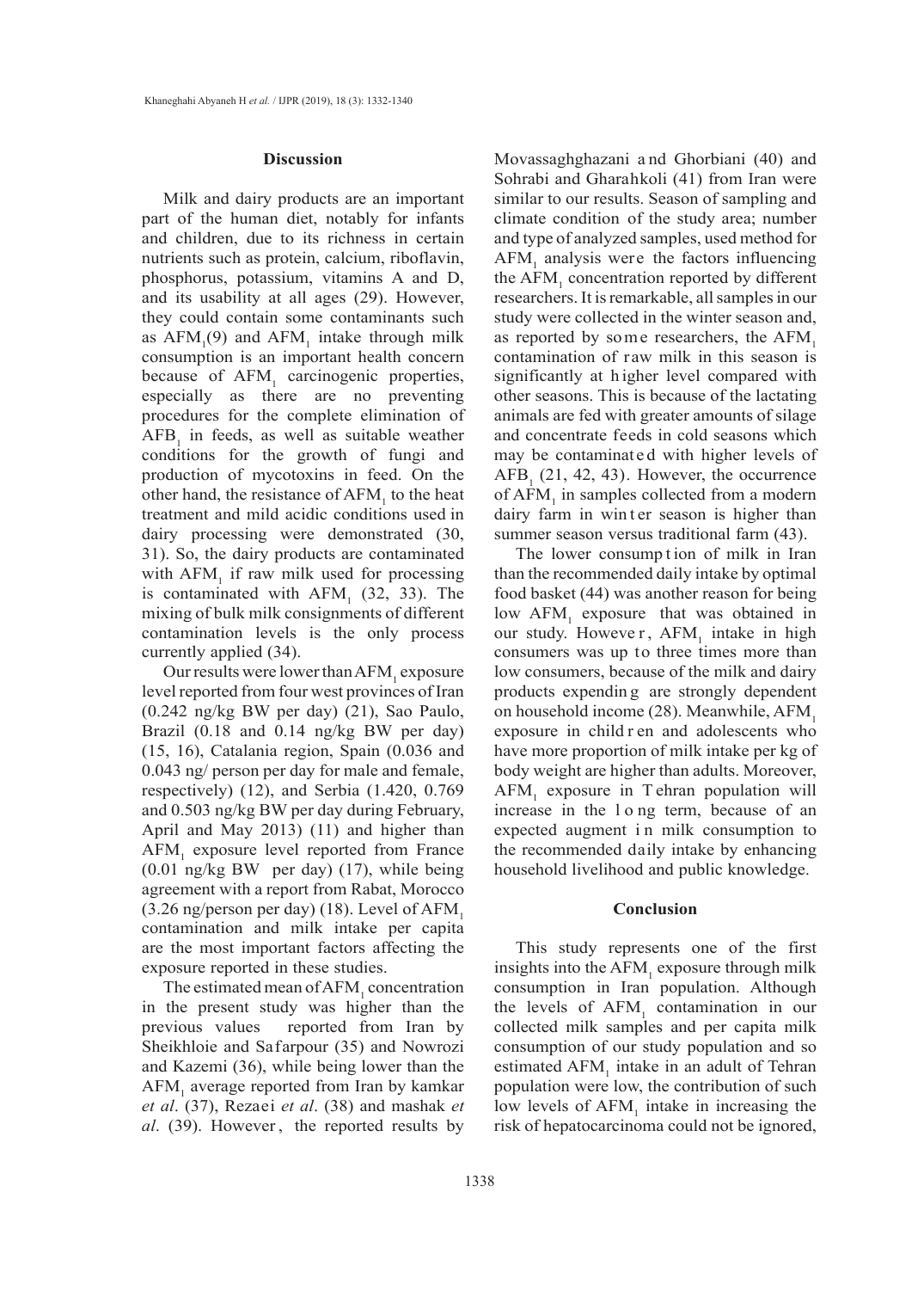notably regarding an expected increase in milk consumption to the recommended daily intake in the long term. Therefore, systematic  $\mathrm{AFM}_{1}$  monitoring program in raw milk should be performed in along the time. Moreover, as an important strategy to protect consumers against  $AFM_1$  intake, the conditions of harvest, postharvest, storage, and dairy feedstuffs production should be improved and regularly controlled in feedstuffs along the supply chain require prompt attention regarding AFB, issues by veterinary competent authority.

#### **Acknowledgement**

The analysis of milk samples for this research has been funded by the Think Tank on Biology and Chemistry (ARZESH).

#### **References**

- (1) IARC. IARC monographs on the evaluation of carcinogenic risks to humans, some traditional herbal medicines, some Mycotoxins, naphthalene and styrene. Vol. 82. lyon, france (2002) [cited 2017 Oct 19]. Available from: URL: http://monographs.iarc.fr/ ENG/Monographs/vol82/mono82.pdf
- (2) Kamkar A, Fallah AA and Mozaffari Nejad AS. The review of aflatoxin  $M<sub>1</sub>$  contamination in milk and dairy products produced in Iran. *Toxin Rev.* 33: 160–8.
- Ayar A, Sert D and Çon AH. A study on the occurrence (3) of Aflatoxin in raw milk due to feeds. *J. Food Saf.* (2007) 27: 199–207.
- Tavakoli HR, Kamkar A, Riazipour M and Mozaffari (4) Nejad AS. Assessment of aflatoxin M1 levels by enzyme-linked immunosorbent assay in yoghurt consumed in Tehran, Iran. *Asian J. Chem.* (2013) 25: 2836–8.
- $(5)$  JECFA. Fifty-sixth meeting of the joint FAO/WHO expert committee on additives and contaminants. In: Safety evaluation of certain mycotoxins in food: Aflatoxin M1. WHO Food Additives Series. World Health Organization, IPCS—International Programme on Chemical Safety, Geneva (2001) 1–102.
- EFSA. Report for 2010 on the results from the (6) monitoring of veterinary medicinal product residues and other substances in live animals and animal products. Technical report of European Food Safety Authority (EFSA). Parma, Italy (2012).
- (7) Duarte SC, Almeida AM, Teixeira AS, Pereira AL, Falcão AC, Pena A and lino CM . Aflatoxin M1 in marketed milk in Portugal: Assessment of human and animal exposure. *Food Control* (2013) 30: 411–7.
- Ismail A, Akhtar S, Levin RE, Ismail T, Riaz M (8) and Amir M. Aflatoxin M1 : Prevalence and

decontamination strategies in milk and milk products. *Crit. Rev. Microbiol.* (2016) 42: 418-27.

- (9) Heshmati A and Milani JM. Contamination of UHT milk by aflatoxin M1 in Iran. *Food Control* (2010) 21: 19–22.
- $(10)$  IARC. IARC monographs on the evaluation of carcinogenic risks to humans. Some Naturally Occurring Substances: Food Items and Constituents, Heterocyclic Aromatic Amines and Mycotoxins. Vol. 56. (1993).
- (11) Škrbić B, Živančev J, Antić I and Godula M. Levels of aflatoxin M1 in different types of milk collected in Serbia: Assessment of human and animal exposure. *Food Control* (2014) 40: 113–9.
- (12) Cano-Sancho G, Marin S, Ramos AJ, Peris-Vicente J and Sanchis V. Occurrence of aflatoxin M1 and exposure assessment in Catalonia (Spain). *Rev. Iberoam. Micol.* (2010) 27: 130–5.
- FAO. Mycotoxin regulations in 2003 and current (13) developments. In: *Worldwide Regulations for Mycotoxins in Food and Feed in 2003* (2004) 9–28.
- (14) ISIRI. Food & Feed Mycotoxins- Maximum Tolerated level (Amendment No.1 ). National Standard No. 5925 Institute of Standards and Industrial Research of Iran, Iran, Karaj: Institute of Standard and Industrial Research of Iran (2006).
- (15) Shundo L, Navas SA, Lamardo LCA, Ruvieri V and Sabino M. Estimate of aflatoxin M1 exposure in milk and occurrence in Brazil. *Food Control* (2009) 20: 655–7.
- (16) Jager AV, Tedesco MP, Souto PCMC and Oliveira CAF. Assessment of aflatoxin intake in São Paulo, Brazil. *Food Control* (2013) 33: 87–92.
- Leblanc J-C, Tard A, Volatier J-L and Verger (17) P. Estimated dietary exposure to principal food mycotoxins from The First French Total Diet Study. *Food Addit. Contam.* (2005) 22: 652–72.
- (18) Zinnedine A, González-Osnaya L, Soriano JM, Moltó JC, Idrissi L and Mañes J. Presence of aflatoxin M1 in pasteurized milk from Morocco. *Int. J. Food Microbiol.* (2007) 114: 25–9.
- (19) IPCS. International Programme on Chemical Safety of WHO. Safety Evaluation of Certain Food Additives and Contaminants: Aflatoxins. WHO food additives series 40. World Health Organization, Genève, Switzerland (1998).
- (20) Hedayati MT, Omran SM, Soleymani A and Armaki MT. Aflatoxins in Food Products in Iran: a Review of the Literature. *Jundishapur J. Microbiol.* (2016) 9: 1–8.
- (21) Bahrami R, Shahbazi Y and Nikousefat Z. Aflatoxin M1 in milk and traditional dairy products from west part of Iran: Occurrence and seasonal variation with an emphasis on risk assessment of human exposure. *Food Control* (2016) 62: 250–6.
- (22) ISIRI. Milk and milk products. Determination of Aflatoxin M1 by HPLC Method and Immunoaffinity Column Clean up-Test Method. National Standard No. 7133 (First revision), 7133 (First revision) Institute of